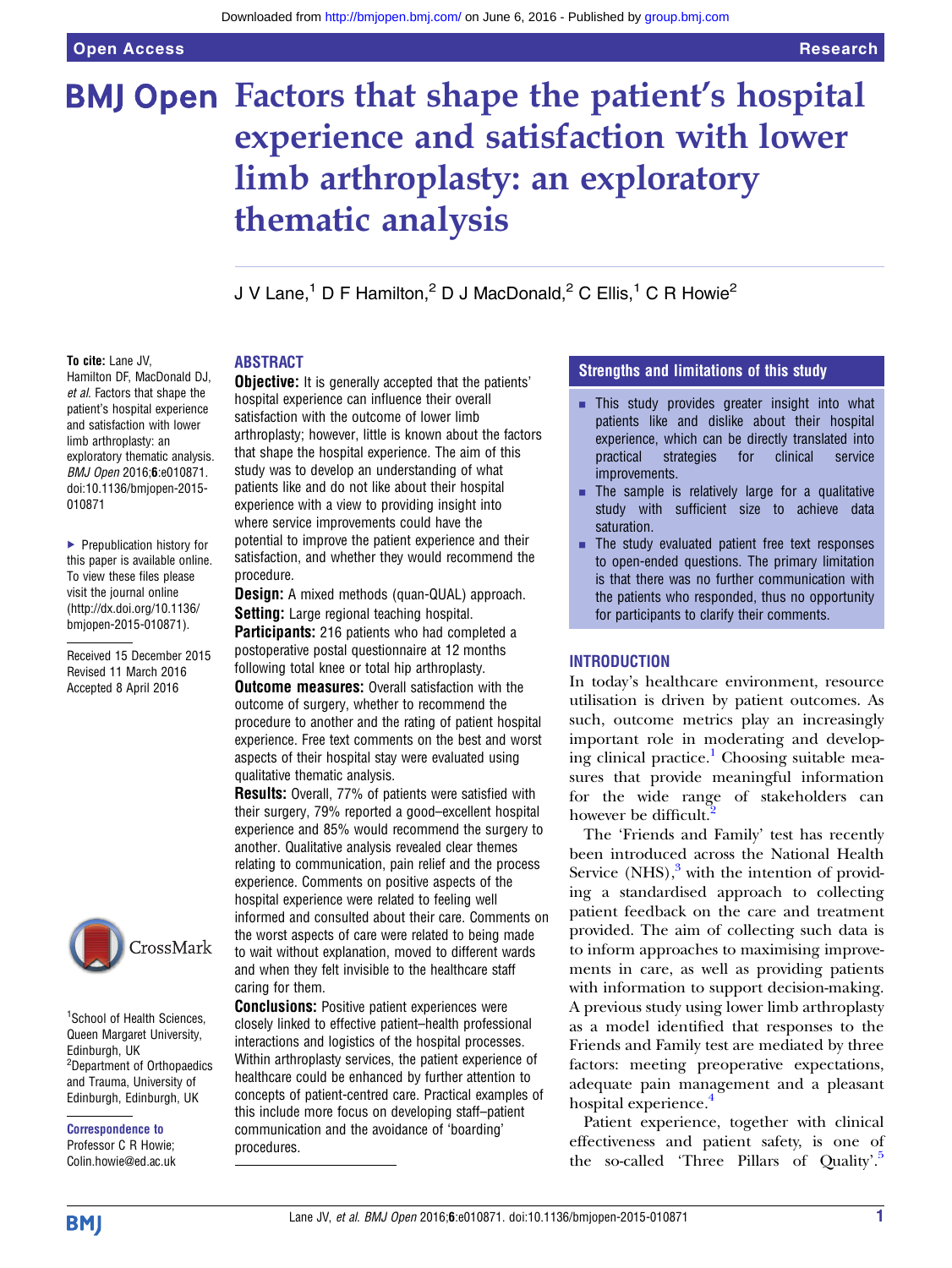Consequently, provision of a high-quality patient experience is now considered to be a key component of quality patient care. $6$  However, maintaining and improving the quality of hospital care has been proved to be a particular challenge.<sup>7</sup> In 2013, only 27% of patients in England rated their hospital experience as 'very good'.<sup>[8](#page-5-0)</sup> Therefore, in order to ensure that quality improvement initiatives are focused on the areas where they are most needed, patient feedback on their hospital experiences is required.

Previous studies of hospital experience have been limited by the lack of a standardised approach. $9A$  $9A$  number of issues have been highlighted, $\frac{10 \text{ h}}{11}$  which include confusion over the definition of the term 'experience' as well as the validity and reliability of the instruments that are designed to measure the patient experience. It is, therefore, difficult to generalise findings across settings and contexts, and there is a lack of literature that focusses on the orthopaedic in-patient experience. Elements of the hospital experience, such as patient satisfaction, are often elicited through the use of surveys, $12$  which, while having the advantages of being able to administer to large sample sizes, do not necessarily offer the opportunity for the patient to give their point of view. One example is the Friends and Family test, which has been used previously $4$ as part of a statistical modelling methodology to highlight factors that predict patient satisfaction following lower limb joint replacement. While useful in identifying factors that influence satisfaction with outcome, the results are difficult to contextualise in terms of making improvements to the patient's journey through arthroplasty services. Furthermore, surveys are less likely to identify negative experiences and have been criticised for their lack of discriminant ability. $13$  Therefore, identification of areas for service improvement is unlikely to be achieved through large-scale simplistic surveys such as the Friends and Family test.

Measuring patient-reported quality of care on its own is unlikely to change clinical practice. To improve care, there is a need for sustained and targeted interventions.<sup>14 15</sup> Within lower limb arthroplasty services, hospital experience has previously been shown to be a significant predictor of satisfaction with the outcome of surgery and the likelihood of recommending surgery to a friend or family member.<sup>4</sup> There has been no work, however, to determine which factors shape a patient's satisfaction with their hospital experience. Therefore, developing an understanding of what patients like and do not like about their hospital experience may help provide insight into where service improvements could have the potential to improve the patient experience, their satisfaction and ultimately their Friends and Family test recommendation response.

The aim of this study was, therefore, to undertake a more in-depth exploration of the patient responses associated with the experience metric and specifically to identify issues that are associated with a positive or negative patient experience.

## **METHODS**

## Study design and sample

We employed a mixed methods (quan-QUAL) approach utilising quantitative summary statistics and qualitative thematic evaluation of patient feedback post arthroplasty to investigate the factors that influence the patient's satisfaction with the outcome and their willingness to recommend the procedure to another.

A sample of patient survey responses was obtained from the research database of the elective orthopaedic unit of a large regional teaching hospital. The study centre is the only hospital receiving adult referrals for a predominantly urban population of around 850 000.<sup>[16](#page-6-0)</sup> The elective unit has 52 inpatient beds across 2 specialist orthopaedic wards with specialist nursing and allied health professional staff. Surgical procedures were carried out by multiple consultant orthopaedic surgeons and their supervised trainees. Data had been collected through informed consent for inclusion in the database for which regional ethical approval had been obtained (11/AL/0079). All data were collected independently from the clinical team by the arthroplasty outcomes research unit of the associated university.

## Data capture

This study employed retrospective evaluation of prospectively collected data. Postoperative postal questionnaires were administered at 12 months following surgery. As part of the postoperative survey, patients were asked specific questions as to their satisfaction following joint replacement. Patients were asked to indicate their overall satisfaction with the outcome on a four-point scale (very satisfied, satisfied, uncertain and dissatisfied); whether they 'would recommend this operation to someone else?' on a five-point Likert scale (definitely yes, possibly yes, probably not, certainly not and unsure); and to rate their overall hospital experience as either 'excellent', 'very good', 'good', 'fair', 'poor' or 'unknown'. Patients were also invited to respond in free text as to the best and worst aspects of their care; these individual response data were used for qualitative analysis.

## Data analysis

Initial data analysis was by quantitative methodology to measure satisfaction and willingness to recommend the procedure to another. Responses to the Likert scale satisfaction questions were dichotomised into positive or negative responses for analysis. As per the methodology for the NHS Friends and Family test, 'not sure' responses were considered as negative.(REFS) Data are presented as percentages and between-group comparisons analysed by Pearson's  $\chi^2$  test. Significance was accepted at p=0.05.

Free text data were transcribed from the handwritten responses, using NVivo (V.10) software, to facilitate a staged approach to analysis. Free text data were analysed using an interpretive phenomenological approach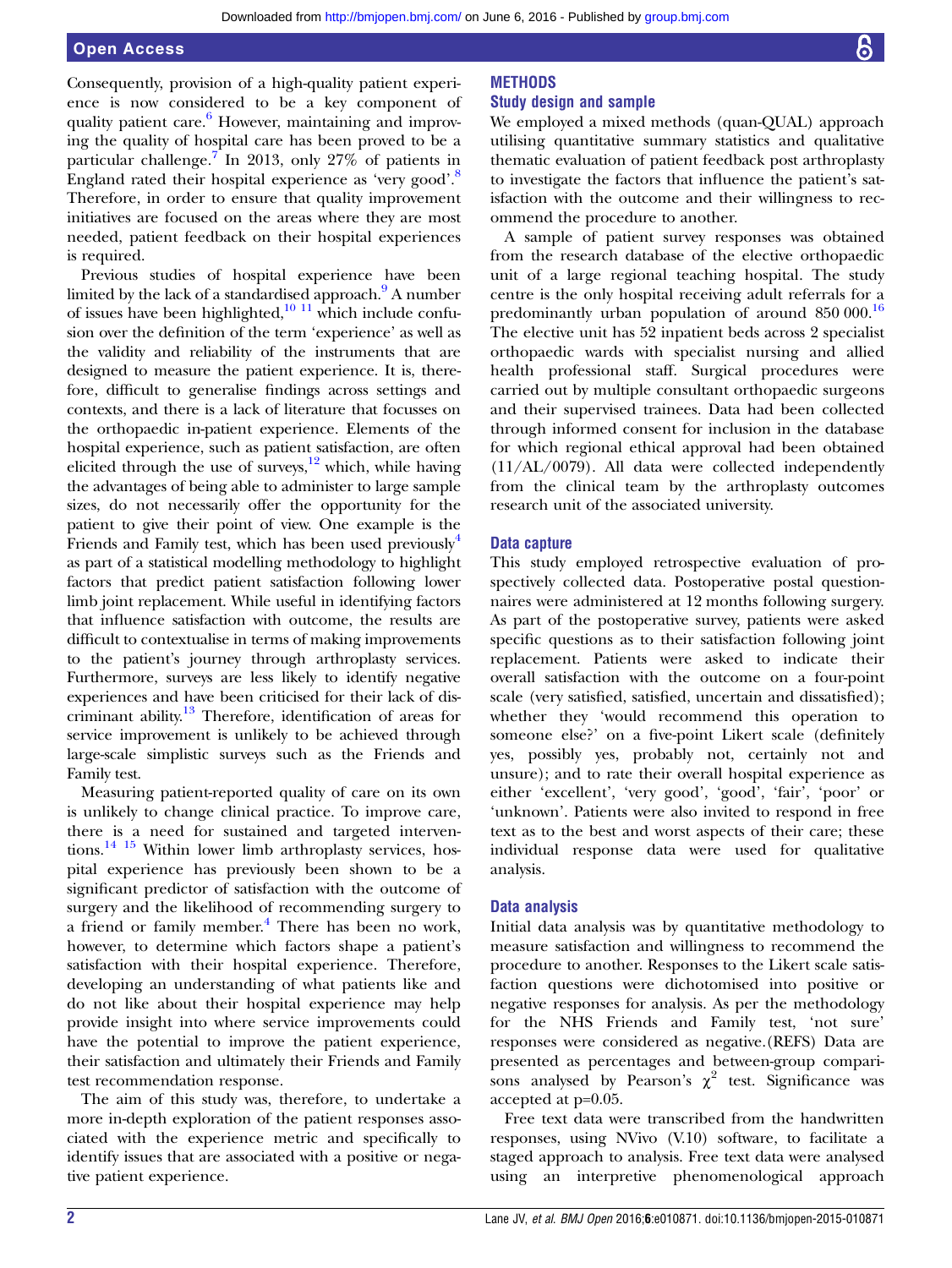where responses were coded and synthesised into conceptual themes. Through interpretation of the response to the questions of what was good and less good about their hospital experience, it was hoped to be able to identify how patients understand their hospital experience. The free text patient responses were read repeatedly (familiarisation) and preliminary themes identified. Data were then sorted and synthesised by theme, bringing similar concepts together (thematic charting). The patient's language was maintained as far as possible to maintain the intended context. To enhance the trustworthiness of the qualitative analysis, credibility of the thematic analysis was addressed through peer scrutiny at all stages of the analysis phase.

#### RESULTS

The database contained 4300 patient feedback forms from those who underwent hip or knee replacement between 2010 and 2013. We extracted a random 5% sample of responses as a meaningfully representative yet logistically manageable—sample for thematic analysis. The selected data comprised 216 patients: 126 following hip arthroplasty and 90 post knee arthroplasty (table 1).

In the hip replacement cohort, the average age was 69.1 (SD 12.6) years and 56% were females. In the knee replacement cohort, the average age was 70.2 (SD 9.4) years and 57% were females. The length of hospital stay was a median of 5 days in both groups.

Overall, 76.8% of patients were satisfied with the results of lower limb arthroplasty. Significantly more patients were satisfied following hip arthroplasty than knee arthroplasty  $(\chi^2, p=0.04,$  table 1) and would be likely to recommend the procedure to another  $(\chi^2 10.1,$ p=0.001). It was found that 96.9% of satisfied patients would recommend the procedure to another, while 56.0% of unsatisfied patients also would recommend the procedure  $(\chi^2$ , p<0.001, [table 2\)](#page-3-0). A significantly smaller proportion of patients undergoing knee arthroplasty rated their hospital experience as excellent–good  $(\chi^2)$ 3.8, p=0.049) compared to those undergoing hip arthroplasty.

Qualitative analysis highlighted three interrelated codes (fi[gure 1](#page-3-0)). Two of these codes, communication and pain, stood out as separate entities. The remaining responses could be grouped as 'process experience'. This comprised two further subthemes: the quality of

care received (staff attitudes, doctors, nursing care and physiotherapy) and the hospital environment (patient logistics, discharge processes and ward cleanliness). Analysis was conducted for the hip and knee responses separately. As the thematic responses were coded equally, we amalgamate these for reporting purposes.

The three major themes were highly reflected throughout the patient responses, and some interrelationship was also clearly evident. Specific patient feedback examples, reported verbatim, follow to illustrate the major findings.

#### Communication

Patients reported communication to be very important to their experience of joint replacement. This encompasses the entire process of care from initial preadmission letters to postoperative clinic visits. The major theme was that patients wanted to feel listened to; positive communication was likely to enhance satisfaction with the hospital experience and overall outcome even in cases where the patient also reported poor physical outcomes.

Two broad threads emerged from the communication code. The patient feeling well prepared for the process and that they received ongoing updates relevant to their care enhanced their experience.

Everything was explained fully and questions answered on the operation. I left the hospital with a higher regard for all the staff and administration of the hospital.

Conversely, when communication was lacking or did not prepare the patient for the eventual experience, the result was dissatisfaction with the episode of care.

None of the nurses or physiotherapists (on the ward) had been informed about my shoulder problem. I am still in pain with my shoulder, it is a great limitation

The doctors never once explained to me what was going on all they said was your getting there, god only knows where there term for there was….They spoke in doctors terms of which I never understood one bit

#### Pain

Experience of pain featured strongly in patients' reports. Joint pain is the primary indication for arthroplasty surgery; thus, the patients are expected to have experienced high levels of chronic pain prior to surgery. The

| <b>Table 1</b><br>Satisfaction data   |                         |                  |                   |          |
|---------------------------------------|-------------------------|------------------|-------------------|----------|
|                                       | <b>Total population</b> | Hip arthroplasty | Knee arthroplasty | p Value  |
| N                                     | 216                     | 126              | 90                |          |
| Satisfied with outcome                | 76.8%                   | 81.7%            | 70%               | $0.044*$ |
| Would recommend                       | 85%                     | 93%              | 77%               | 0.001    |
| Excellent to good hospital experience | 79%                     | 83%              | 72%               | 0.049    |
| *Pearson's $\chi^2$ .                 |                         |                  |                   |          |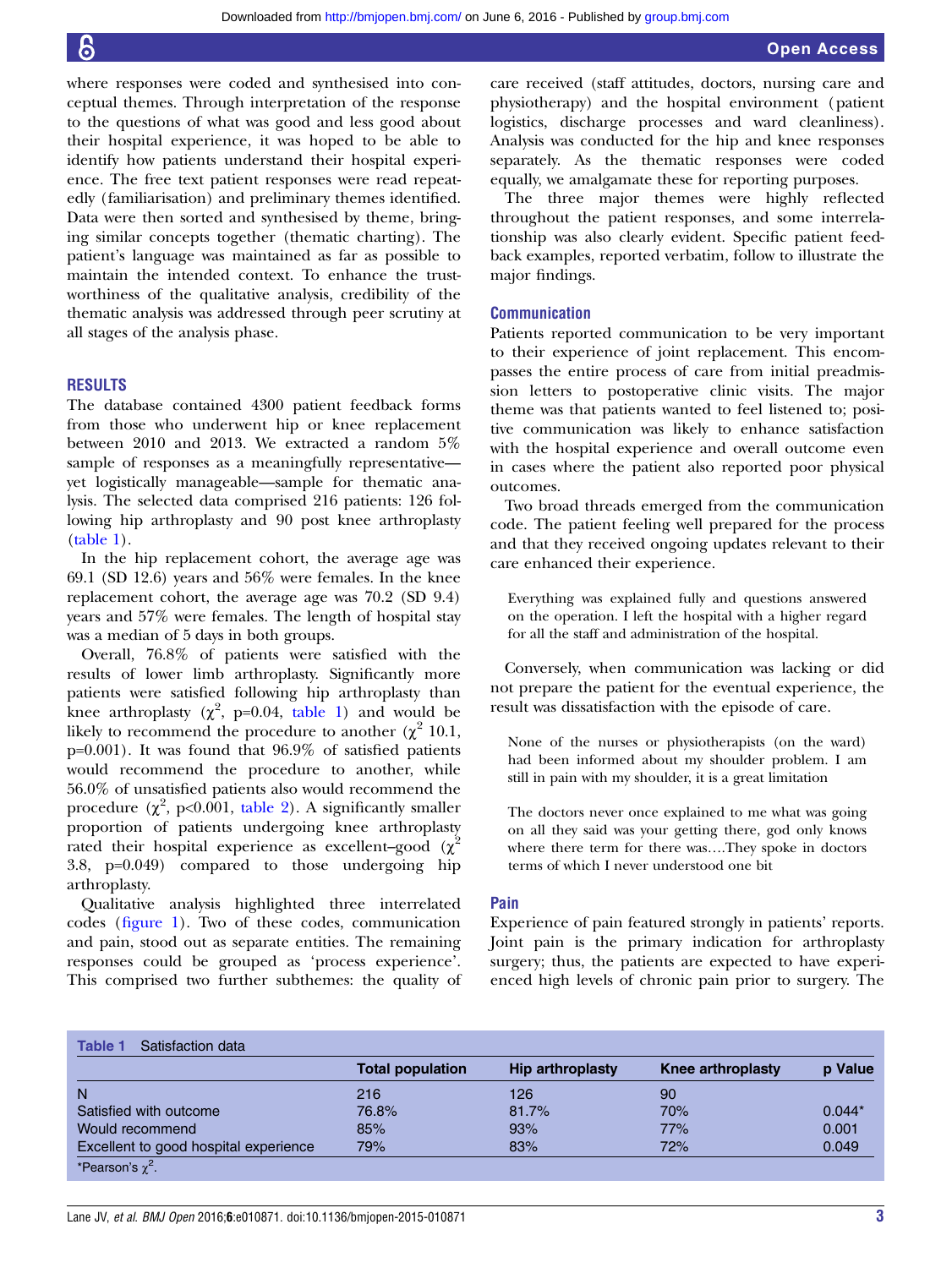<span id="page-3-0"></span>

| Total |
|-------|
| 166   |
| 50    |
| 216   |
|       |

pain theme identified from the patient responses, however, reflects postoperative pain. Satisfaction seems related to the experience of postoperative pain in relation to preoperative expectations.

Having had both knees replaced I am a little disappointed in the final result! I was told I would be pain free! This is not the case.

Not having any pain after the op was the best thing about the surgery, which was not expected, which proves how the surgeons are fantastic in this very difficult operation also the anaesthetics, which I from time to time think how lucky I am to be able to walk & golf.

#### Process experience

As noted, this theme is a composite of two distinct, but related, subthemes.

#### Subtheme 1—the hospital environment

Each of the responses relating to being moved around made reference to the impact on the patient: feeling more vulnerable, loss of power and lack of communication, either between health staff or with patients and their families.

Being moved to a transplant ward from orthopaedics… strange unknown nurses etc—became disoriented—other patients not from orthopaedics—put back my progress.

Having been moved from one ward to another my consultant had trouble finding me on Monday morning and my notes were lost

The core insight remains similar to that from communication and waiting: that a little information could go a long way to resolving the effect of structural inequality on the patient.

Waiting was a frequent thread in the process experience theme. This focused around the day of surgery, and it was often referred to as the single worst aspect of the care received.

I had been told I was first on list then I was last (3.30pm). I had no fluid intake for 9 hours and the anaesthetist couldn't find a vein—this was worse than any pain in my hip

I had to sit in a small room for six hours not knowing if a bed would be available—extremely stressful—in fact when I arrived in the anaesthetic room two hours later the anaesthetist commented on how high my blood pressure was—I understand why this system is used but feel there is too much stress put on staff and patients…

The latter example highlights some expectation or insight on the part of the individual as to the necessities of waiting for a surgical slot, but this does not seem to influence their anxiety or stress during the waiting period. Clearly, in this example, the experience was memorable enough to stand out and be reported some 12 months following the procedure.

#### Subtheme 2—the quality of care

The most frequent comment across both sets of patients related to the quality of care received. Staff attitude encompasses all professions and staff grades. There was an even balance among the responses between positive and negative attitudes.

Everyone was so kind from the surgeons down to the cleaners

However, all staff—cleaners, those that served the food and the nursing staff were pleasant and approached the patients in a nice way

My treatment in admission was brusque in the extreme. We were just numbers on a conveyor belt

These examples demonstrate the spread of positive comments across the medical and care professions. However, the negative elements appear to refer more commonly to nurses and nursing care. Patient comments as to nurse attitudes often referred to time constraints for care, and even positive experiences of



Figure 1 Major themes and subthemes identified. Hierarchy plot demonstrates the relationship between key findings. Communication, pain and the experience of the patient journey through arthroplasty services were three distinct themes. The process experience theme summarised two distinct but interrelated subthemes as the physical environment and logistical processes experienced during the hospital stay and the perception as to the quality of the care received.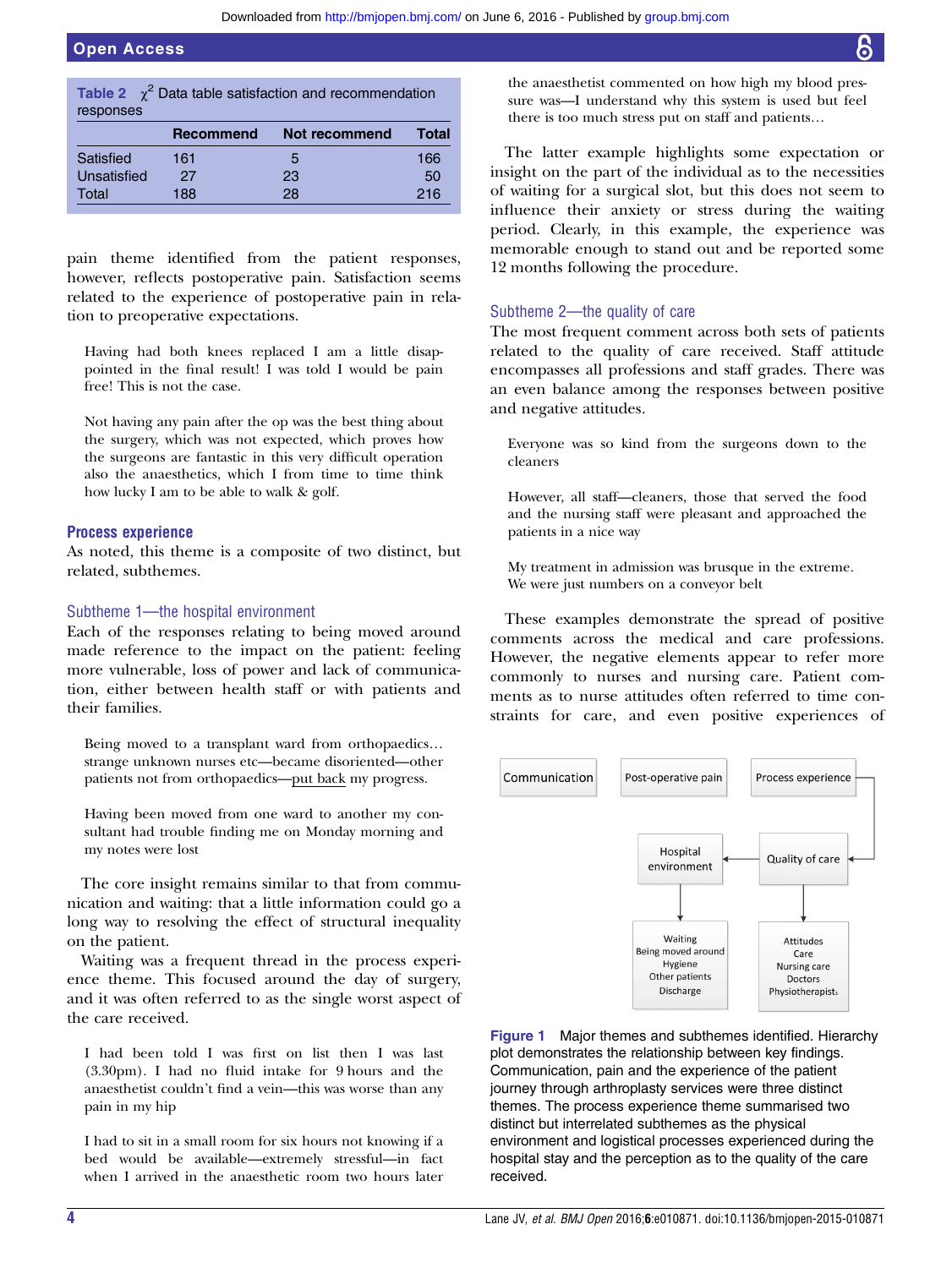nursing were often qualified with comments on the nurse being overworked:

The nursing staff are under so much pressure I feel sorry for them. This did not take away from the way I was looked after which I cannot fault in any way

### **DISCUSSION**

Overall, 77% of patients were satisfied with their surgery, 79% reported a good–excellent hospital experience and 85% would recommend the surgery to another. Though significantly more patients were satisfied following total hip arthroplasty (THA) than total knee arthroplasty (TKA), no differences were detected in the thematic responses between THA and TKA. Superior satisfaction outcomes for hip arthroplasty compared to knee arthroplasty are well described, and it is generally accepted that this is related to the increased physical demands and pain associated with knee arthroplasty[.4](#page-5-0) [17](#page-6-0) In this study, 'clinical' outcome comments were not a common feature of the responses—and not driving satisfaction/dissatisfaction responses. Instead, general factors related to the hospital stay, logistics and general patient experience were mostly associated with measures of patient satisfaction. Interestingly, while satisfied patients were likely to recommend the procedure to another, unsatisfied patients were equally likely to recommend or not recommend the procedure. This perhaps suggests that the factors that made the patients dissatisfied with the outcome of surgery may not be related to the actual surgical procedure—as half would still recommend arthroplasty to another despite being dissatisfied themselves.

Patient satisfaction has increasingly been the focus of outcome metrics in healthcare. Many studies have highlighted the influence of factors such as function and pain, $\frac{18}{19}$  $\frac{18}{19}$  $\frac{18}{19}$  $\frac{18}{19}$  $\frac{18}{19}$  and despite developments in implant design $\frac{19}{19}$ and surgical procedure, $20$  there has been relatively little improvement in satisfaction scores.<sup>21</sup> <sup>22</sup> One possible reason is a lack of standardised approach to addressing satisfaction and the general lack of consideration of the role of the hospital experience.

In this analysis, three key domains (pain management, communication and the hospital experience) were identified. No one domain was dominant, and it is likely they interrelate to some degree; however, they were identified through the qualitative process as distinct themes in the patient survey responses. These three domains were reflected in positive and negative comments and reflect previous statistical regression models which have shown that postoperative pain, meeting of preoperative expectations of outcome and the overall experience of the episode of care were the key factors in determining patient satisfaction with outcome—irrespective of clinical outcome.<sup>[23](#page-6-0)</sup>

Pain and communication are clear constructs, while the process experience theme is more complex to interpret. This analysis demonstrates that the hospital

environment and the quality of care are primary themes in expressing the patient experience, and their subsequent reports of satisfaction. Key issues within the theme of environment were patient movement between wards (the so-called process of 'boarding' patients to different wards), stress and anxiety caused by long waits on the day of surgery and ward environment. The unit in which this study was conducted is typical of arthroplasty provision in the NHS, where dedicated wards exist within large acute hospitals. These wards are staffed by specialist nurses and physiotherapists and typically support 'early discharge schemes', all of which have been previ-ously associated with enhanced patient satisfaction.<sup>[24](#page-6-0)</sup> However, these wards also need to contribute to the overall hospital challenge of bed management and board patients in other departments to accommodate acute admissions. Ward moves have been shown to place patients, and especially the frail and elderly, at risk of falls and delirium, and present an infection control hazard.[25 26](#page-6-0) Such problems place patients at an increased risk of injury and mortality, leading to worse outcomes. The process of moving wards also has the potential to remove vulnerable patients from the supportive relationships that develop between patients and between patients and staff.

A common focus of the patients' survey feedback was the quality of care they received, suggesting its relative importance in the process experience. In addition to its role in determining patient satisfaction, quality of care has been shown to be associated with patient-reported health-related quality of life at 1 year postsurgery. $27$ Nursing care was also frequently targeted for comment, with many patients feeling as though staff lacked the time to provide quality care. Studies<sup>[28](#page-6-0)</sup> have suggested that initiatives designed to increase the time that nursing staff spend in direct patient care result in improved patient safety although evidence in a specific orthopaedic setting is lacking.

The themes of communication and process experience are closely linked, and both reflect the value of the patient–health professional interaction in ensuring a positive hospital experience. Patients were satisfied when they felt well informed and consulted about their care. They were unsatisfied when they were made to wait without explanation, moved to different wards and when they felt invisible to the healthcare staff caring for them. This experience of the process of care clearly made a significant impact on many patients who were able to recall specific details of the days surrounding their surgery even at 1 year postsurgery. These findings reflect key elements of the concept of patient-centred care.<sup>[29](#page-6-0)</sup> A study of the patient-centred care model of acute in-patient care showed that emotional support, coordination of care and physical comfort had the strongest influence on outcomes.<sup>[30](#page-6-0)</sup> While not specific to the orthopaedic context, these findings lend support to our results, which reinforce the value of involving the patient in the process of care.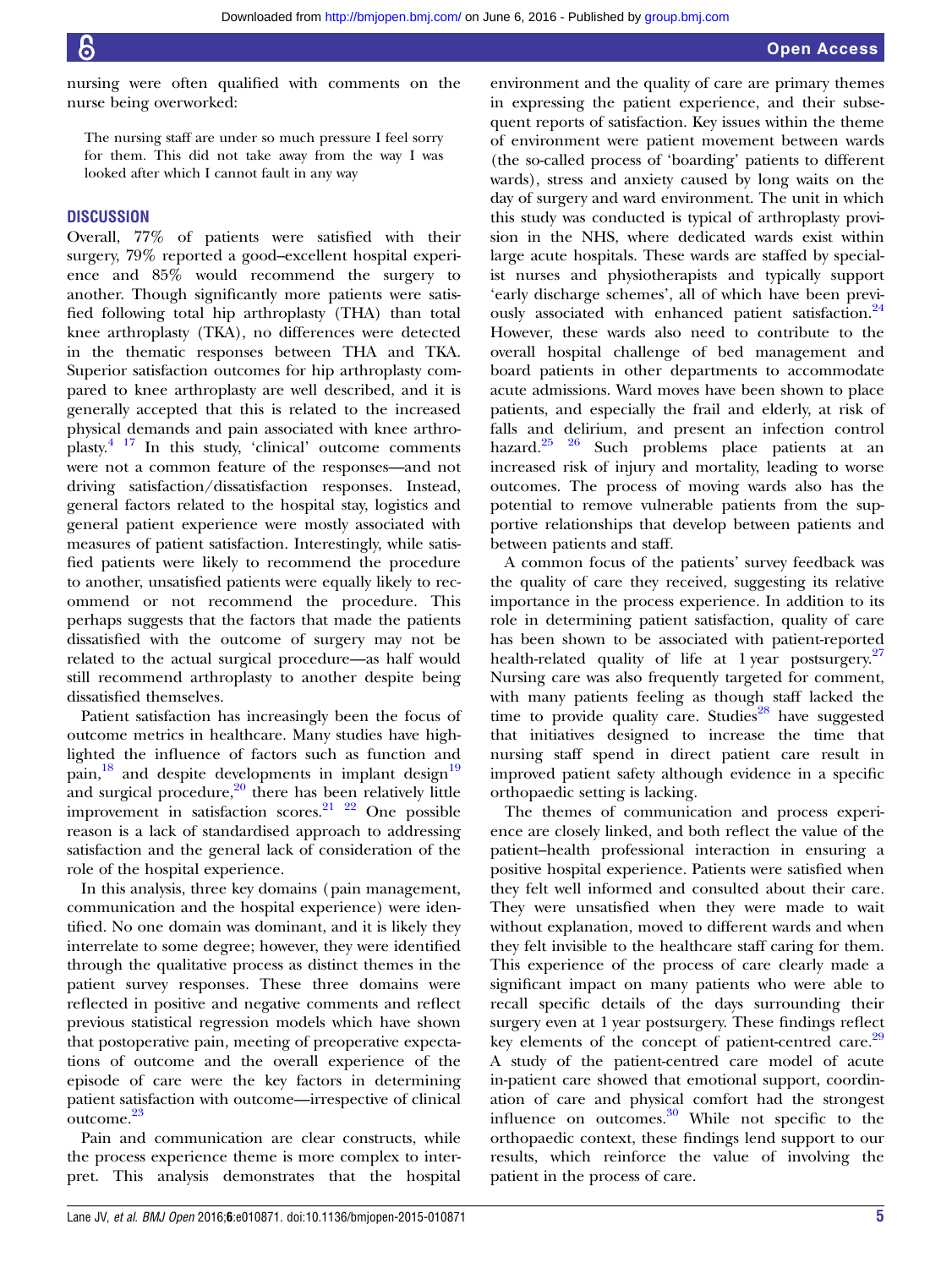## <span id="page-5-0"></span>Open Access

The Friends and Family test was introduced with the aim of providing a mechanism by which patients' feedback could be used for continuous improvement and reinforcement of standards of care.<sup>3</sup> The current study reinforces previous findings<sup>4</sup> which identified the important role that satisfaction with the hospital experience plays in overall satisfaction and the likelihood of recommending the procedure to another. The results provide further context to the theme of hospital experience, highlighting how the delivery of healthcare can influence the patient perception of the episode of care, beyond the clinical outcomes, and have identified areas for modifying the process of care with a view to enhancing the patient experience of healthcare.

#### Strengths and limitations

The primary limitation of this study is that there was no further communication with the patients who responded; thus, there was no opportunity for participants to check their understanding or clarify meaning; and indeed it has only the participants' perspective of events. Triangulation and/or member checking can also increase the confirmability and credibility of the data; $31$ however, opportunities for triangulation with other sources were limited in this instance. The key issue for the credibility of qualitative data, however, is its trustworthiness. One advantage of the use of postal questionnaires with open-ended questions is that larger samples can be collected while still providing the opportunity for the patient to offer their unique perspective. Completing the feedback at home encourages honesty in reporting. The sample size is relatively large for a qualitative study with an age and gender balance consistent for the UK lower limb arthroplasty population. The satisfaction scores reported in this sample, however, are slightly lower than those previously reported.<sup>4</sup> This suggests a possible selection bias in the sample, despite random selection. There were no differences, however, arising in the themes arising from the free text comments between those who were satisfied and those who were not.

Patient feedback was collated 1 year following the index procedure; thus, it is possible that recall bias influences the patient's memory of the hospital experience; however, this affected all patients equally, and is unlikely to unbalance the findings. That we evaluated data from a single postoperative time point results that we cannot comment as to whether patient's responses are consistent or change with time following surgery. A further limitation of this study is that the data we have are not linked at an individual level to the patient's demographics. As such we cannot stratify the data by factors that could potentially influence outcomes such as surgical complications (DVT/PE, dislocations and infections) or patient factors such as the number of comorbid conditions. However, our unit's rates for the major arthroplasty complications (DVT, infection and dislocation) are ∼1% (in line with wider Scottish data); thus, it is

unlikely this exerts a troublingly large influence on our findings. Furthermore, specific studies are required to evaluate the influence of individual predictors (such as comorbidity) on the themes we highlight as being related to patient satisfaction.

#### **CONCLUSION**

This study provides context as to the factors that influence the patients' satisfaction following lower limb joint arthroplasty and their likelihood to recommend the process to another. Pain relief, communication and the logistical processes of the hospital stay were the primary themes that emerged. The results suggest that within arthroplasty services, the patient experience of healthcare could be enhanced by further attention to concepts of patient-centred care. Practical examples of this include more focus on developing staff–patient communication and the avoidance of 'boarding' procedures.

Twitter Follow Judith Lane at [@JudithLaneQMU](http://twitter.com/JudithLaneQMU)

Contributors JVL, DFH, DJM and CRH devised the study. DJM collected the data and contributed to the interpretation of the results. JVL and CE undertook the qualitative analysis. JVL and DFH undertook the quantitative analysis and wrote the first draft. CRH and CE contributed to the manuscript revision.

Funding The database from which the data were accessed is supported by an unrestricted educational grant to the University of Edinburgh by Stryker.

Competing interests None declared.

Ethics approval South East Scotland Ethics Committee.

Provenance and peer review Not commissioned; externally peer reviewed.

Data sharing statement No additional data are available.

**Open Access** This is an Open Access article distributed in accordance with the Creative Commons Attribution Non Commercial (CC BY-NC 4.0) license, which permits others to distribute, remix, adapt, build upon this work noncommercially, and license their derivative works on different terms, provided the original work is properly cited and the use is non-commercial. See: [http://](http://creativecommons.org/licenses/by-nc/4.0/) [creativecommons.org/licenses/by-nc/4.0/](http://creativecommons.org/licenses/by-nc/4.0/)

#### **REFERENCES**

- 1. Brinker MR, O'Connor DP. Stakeholders in outcome measures: review from a clinical perspective. [Clin Orthop Relat Res](http://dx.doi.org/10.1007/s11999-013-3265-3) 2013;471:3426–36.
- 2. O'Connor DP, Brinker MR. Challenges in outcome measurement: clinical research perspective. [Clin Orthop Relat Res](http://dx.doi.org/10.1007/s11999-013-3194-1) 2013;471:3496–503.
- 3. NHS England. The Friends and Family Test. 2014. [http://www.](http://www.england.nhs.uk/wp-content/uploads/2014/07/fft-imp-guid-14.pdf) [england.nhs.uk/wp-content/uploads/2014/07/fft-imp-guid-14.pdf](http://www.england.nhs.uk/wp-content/uploads/2014/07/fft-imp-guid-14.pdf) (accessed 3 Mar 2015).
- 4. Hamilton DF, Lane JV, Gaston P, et al. Assessing treatment outcomes using a single question: the net promoter score. [Bone](http://dx.doi.org/10.1302/0301-620X.96B5.32434) [Joint J](http://dx.doi.org/10.1302/0301-620X.96B5.32434) 2014;96-B:622-8.
- 5. Doyle C, Lennox L, Bell D. A systematic review of evidence on the links between patient experience and clinical safety and effectiveness. BMJ Open 2013;3:e001570. http://dx.doi.org/10.1136/ bmjopen-2012-001570
- 6. Siriwardena A, Gillam S. Patient perspectives on quality. Qual Prim Care 2014;22:11–15.
- 7. Quality I: Productivity and prevention (QIPP). The NHS atlas of variation in healthcare: reducing unwarranted variation to increase value and improve quality. UK: Right Care, 2011.
- Care Quality Commission. Inpatient Survey 2013: National Summary. 2013. [http://www.cqc.org.uk/public/](http://www.cqc.org.uk/public/reports-surveys-and-reviews/surveys/inpatient-survey-2013) [reports-surveys-and-reviews/surveys/inpatient-survey-2013](http://www.cqc.org.uk/public/reports-surveys-and-reviews/surveys/inpatient-survey-2013) (accessed 11 Feb 2015).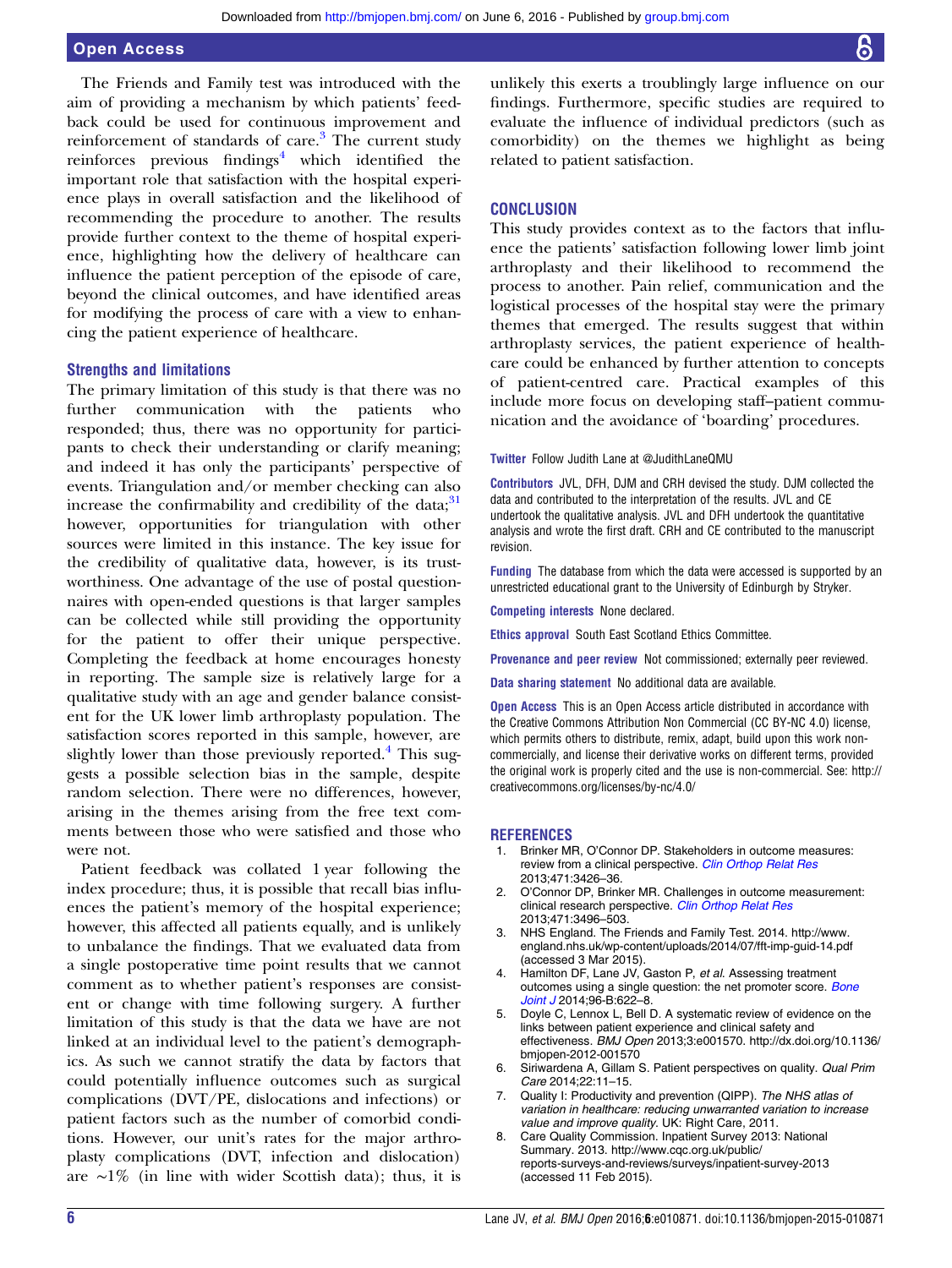- <span id="page-6-0"></span>
- 9. Jones EL, Wainwright TW, Foster JD, et al. A systematic review of patient reported outcomes and patient experience in enhanced recovery after orthopaedic surgery. [Ann R Coll Surg Engl](http://dx.doi.org/10.1308/003588414X13824511649571) 2014;96:89–94.
- 10. Beattie M, Lauder W, Atherton I, et al. Instruments to measure patient experience of health care quality in hospitals: a systematic review protocol. [Syst Rev](http://dx.doi.org/10.1186/2046-4053-3-4) 2014;3:4.
- Edwards KJ, Duff J, Walker K. What really matters? A multi-view perspective of one patients hospital experience. Contemp Nurse 2014;28:5130–57.
- 12. Graham B, Green A, James M, et al. Measuring patient satisfaction in orthopaedic surgery. [J Bone Joint Surg Am](http://dx.doi.org/10.2106/JBJS.N.00811) 2015;97:80-4.
- 13. Tsianakas V, Maben J, Wiseman T, et al. Using patients experiences to identify priorities for quality improvement in breast cancer care: patient narratives, surveys or both? [BMC Health Serv](http://dx.doi.org/10.1186/1472-6963-12-271) [Res](http://dx.doi.org/10.1186/1472-6963-12-271) 2012;12:271.
- 14. Ahmed F, Burt J, Roland M. Measuring patient experience: concepts and methods. [Patient](http://dx.doi.org/10.1007/s40271-014-0060-5) 2014;7:235-41.
- 15. Coulter A, Locock L, Ziebland S, et al. Collecting data on patient experience is not enough: they must be used to improve care. **[BMJ](http://dx.doi.org/10.1136/bmj.g2225)** 2014;348:g2225.
- 16. General Register Office for Scotland. [http://www.gro-scotland.gov.uk/](http://www.gro-scotland.gov.uk/statistics/theme/population/projections/sub-national/2010-based/tables.html) [statistics/theme/population/projections/sub-national/2010-based/](http://www.gro-scotland.gov.uk/statistics/theme/population/projections/sub-national/2010-based/tables.html) [tables.html](http://www.gro-scotland.gov.uk/statistics/theme/population/projections/sub-national/2010-based/tables.html) (accessed 16 Sep 2014).
- 17. Hamilton DF, Henderson GR, Gaston P, et al. Comparative outcomes of total hip and knee arthroplasty: a prospective cohort study. [Postgrad Med J](http://dx.doi.org/10.1136/postgradmedj-2011-130715) 2012;88:627–31.
- 18. Jacobs C, Christensen C. Factors influencing patient satisfaction two to five years after primary total knee arthroplasty. [J Arthroplasty](http://dx.doi.org/10.1016/j.arth.2014.01.008) 2014;29(6):1189–91.
- 19. Hamilton DF, Burnett R, Patton JT, et al. Implant design influences patient outcomes following total knee arthroplasty: a prospective double blind randomised controlled trial. [Bone Joint J](http://dx.doi.org/10.1302/0301-620X.97B1.34254) 2015;97:64–70.
- 20. Lindgren JV, Wretenberg P, Kärrholm J, et al. Patient-reported outcome is influenced by surgical approach in total hip replacement:

a study of the Swedish Hip Arthroplasty Register including 42,233 patients. [Bone Joint J](http://dx.doi.org/10.1302/0301-620X.96B5.32341) 2014;96-B:590-6.

- 21. Maratt J, Lee Y, Lyman S, et al. Predictors of satisfaction following total knee arthroplasty. [J Arthroplasty](http://dx.doi.org/10.1016/j.arth.2015.01.039) 2015;30:1142-5.
- 22. Nam D, Nunley RM, Barrack RL. Patient dissatisfaction following total knee replacement: a growing concern? [Bone Joint J](http://dx.doi.org/10.1302/0301-620X.96B11.34152) 2014;96-B (11 Supple A):96–100.
- 23. Hamilton DF, Lane JV, MacDonald D, et al. What determines patient satisfaction with surgery? A prospective cohort study of 4709 patients following total joint replacement. [BMJ Open](http://dx.doi.org/10.1136/bmjopen-2012-002525) 2013;3: e002525.
- 24. Specht K, Kjaersgaard-Andersen P, Kehlet H, et al. High patient satisfaction in 445 patients who underwent fast-track hip or knee replacement. [Acta Orthop](http://dx.doi.org/10.3109/17453674.2015.1063910) 2015;86:702–7.
- 25. McCusker J. Cole M. Abrahamowicz M, et al. Environmental risk factors for delirium in hospitalized older people. J Am Geriatr Soc 2001;49:1327–34. [http://dx.doi.org/10.1046/j.1532-5415.2001.49260.](http://dx.doi.org/10.1046/j.1532-5415.2001.49260.x) [x](http://dx.doi.org/10.1046/j.1532-5415.2001.49260.x)
- 26. McMurdo ME, Witham MD. Unnecessary ward moves—bad for patients; bad for healthcare systems. [Age Ageing](http://dx.doi.org/10.1093/ageing/aft079) 2013;42:555-6.
- 27. Baumann C, Rat AC, Mainard D, et al. Importance of patient satisfaction with care in predicting osteoarthritis-specific health-related quality of life one year after total joint arthroplasty. [Qual Life Res](http://dx.doi.org/10.1007/s11136-011-9913-8) 2011;20:1581–8.
- 28. Wright S, McSherry W. A systematic literature review of releasing time to care: the productive ward. [J Clin Nurs](http://dx.doi.org/10.1111/jocn.12074) 2013;22:1361-71
- 29. The Picker Institute. Principles of Patient Centred Care. 2015. [http://](http://www.pickereurope.org/about-us/principles-of-patient-centred-care/) [www.pickereurope.org/about-us/principles-of-patient-centred-care/](http://www.pickereurope.org/about-us/principles-of-patient-centred-care/) (accessed 24 Apr 2015).
- 30. Rathert C, Williams E, McCaughey D, et al. Patient perceptions of patient-centred care: empirical test of a theoretical model. [Health](http://dx.doi.org/10.1111/hex.12020) [Expect](http://dx.doi.org/10.1111/hex.12020) 2015;18:199–209.
- 31. Shenton AK. Strategies for ensuring trustworthiness in qualitative research projects. Educ Info 2004;22:63–75. [http://www.angelfire.](http://www.angelfire.com/theforce/shu_cohort_viii/images/Trustworthypaper.pdf) [com/theforce/shu\\_cohort\\_viii/images/Trustworthypaper.pdf](http://www.angelfire.com/theforce/shu_cohort_viii/images/Trustworthypaper.pdf) (accessed 23 Mar 2015).